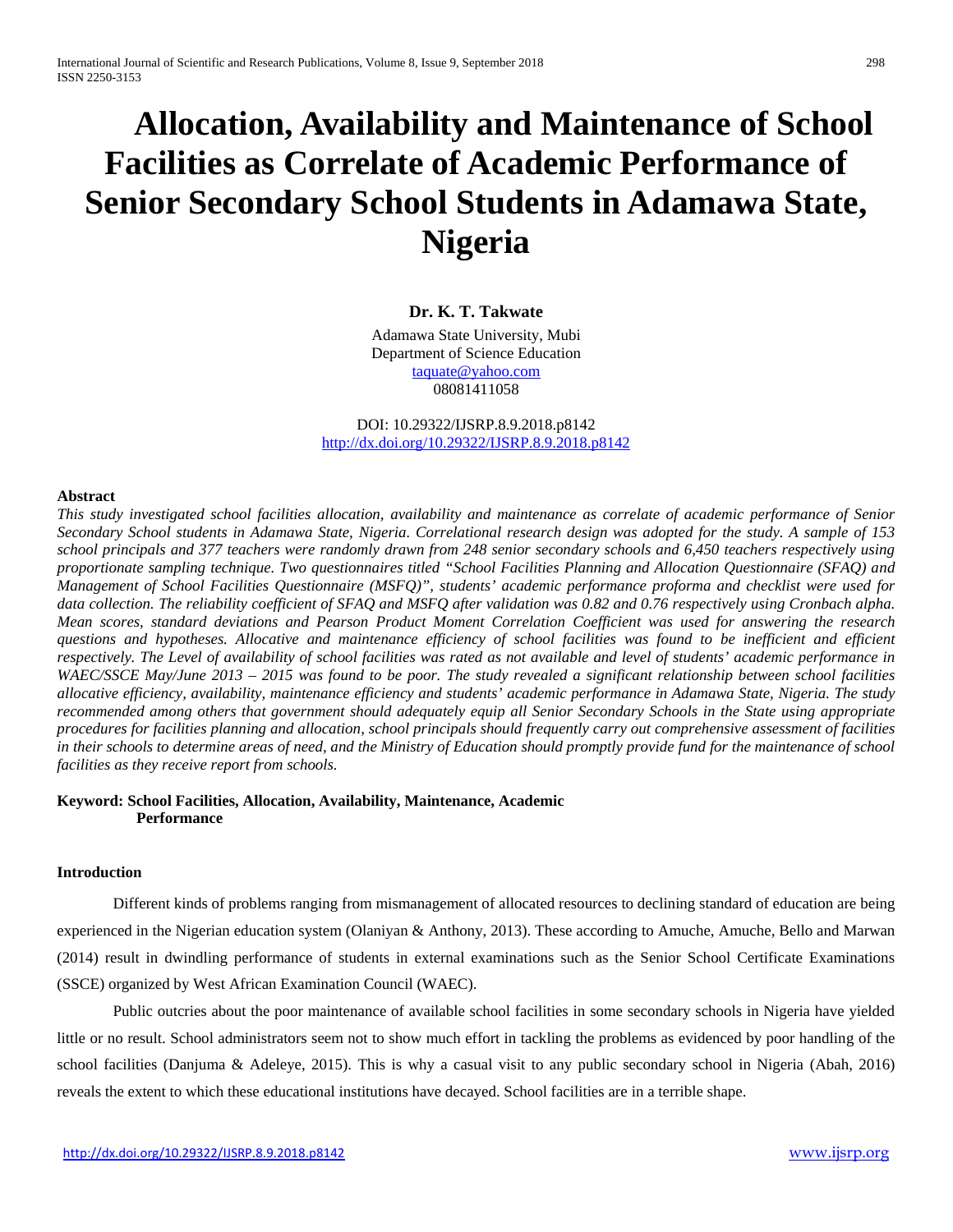Reports from Owoeye and Yara (2011); Waweru and Orodho (2013) and Jackline and John (2014), have attempted to examine the relationship between allocation and maintenance of school facilities and students' academic performance and reveal rather good relationship. Effective maintenance of school facilities according to United Nations Educational, Scientific and Cultural Organization (UNESCO, 2006) is judged by the extent to which schools generally meet the expectations of the society within which they are established. These expectations are better seen in students' academic performance.

According to Saad (2010), lack of basic facilities and other related factors such as poor maintenance have been noted as some of the problems that cause poor students' academic performance in Nigeria and Adamawa State in Particular. Adamawa State comprises five education zones (Mubi, Gombi, Numan, Ganye and Yola). The academic performance of Senior Secondary School students in SSCE organized by WAEC in Adamawa State compared to other States in Nigeria has been very poor during the years under review (2013 – 2015) (Collins, 2015; Abah, 2016). The poor performance has made it difficult for majority of students to gain admissions into higher institutions of learning in recent times. For instance, Collins (2015) found that about 93% of senior secondary school leavers in any given year fail to qualify for university education in Adamawa State. The researcher reported that only 7.87% had 5 credits including English Language and Mathematics in 2013 ranking least (27th and 28th in 2014 and 2015) among other States whose students obtained 5 credit passes including English Language and Mathematics in Nigeria (Abah, 2016).

Despite the views of different writers, Saad (2014), Udonsa and Udonsa (2015) and Abubakar (2016), maintained that secondary schools in Adamawa State are generally ill-equipped for instruction; lack good seats and desks for students to write and are overcrowded. It is on this premise that this work investigated the allocation, availability and maintenance efficiency of school facilities as correlate of academic performance of Senior Secondary Schools students in Adamawa State, Nigeria.

#### **Statement of the Problem**

Poor allocation and maintenance of educational facilities has been examined by educationists (Badau, 2010; Danjuma & Adeleye, 2015; Neji & Nuoha, 2015) in the different States of Nigeria and concluded that States have not been able to plan, allocate and maintain educational facilities even where there is evidence of funding of capital projects. Senior secondary schools in Adamawa State face the combined challenges of deteriorating conditions, out-of-date design and administrative inefficiencies of educational resources (Saad, 2014; Abubakar, 2016). These combined deficiencies impair the quality of school management, curriculum delivery and students' academic performance.

Auta (2012) opined that lack of adequate facilities result in depression in the student's academic programme and waste of resources. The situation actually tends towards threatening the future of the State. The reports of surveys (Eguridu, 2012; Anaba, 2013; National Bureau of Statistics, 2014; Udonsa & Udonsa, 2015)), pointed to the poor performance of students in Adamawa States, Nigeria and was largely attributed to poor management of school facilities. It was against this background that this study sought to determine the basis for school facilities allocation, availability and maintenance efficiency as correlates of academic performance of senior secondary school students in Adamawa State, Nigeria.

#### **Theoretical Framework**

This study is based on Yutchman and Seashore's (1967) System Resource Theory of Organizational Effectiveness. The theory states that, an organization is said to be effective when it has the ability to secure an advantageous bargaining position in its environment and capitalize on that position to acquire, judiciously distribute, and monitor utilization of scarce resources. The theory viewed an organization such as schools as open systems which can be resourceful when it is able to adequately acquire, rationally distribute, efficiently utilize and regularly maintain scarce resources in implementing its programmes. Since the effectiveness of an organization is measured in terms of its capability to acquire resources, utilize and maintain them in achieving the organizations objectives, Yutchman and Seashore (1967) system resource theory of organizational effectiveness is relevant to this study.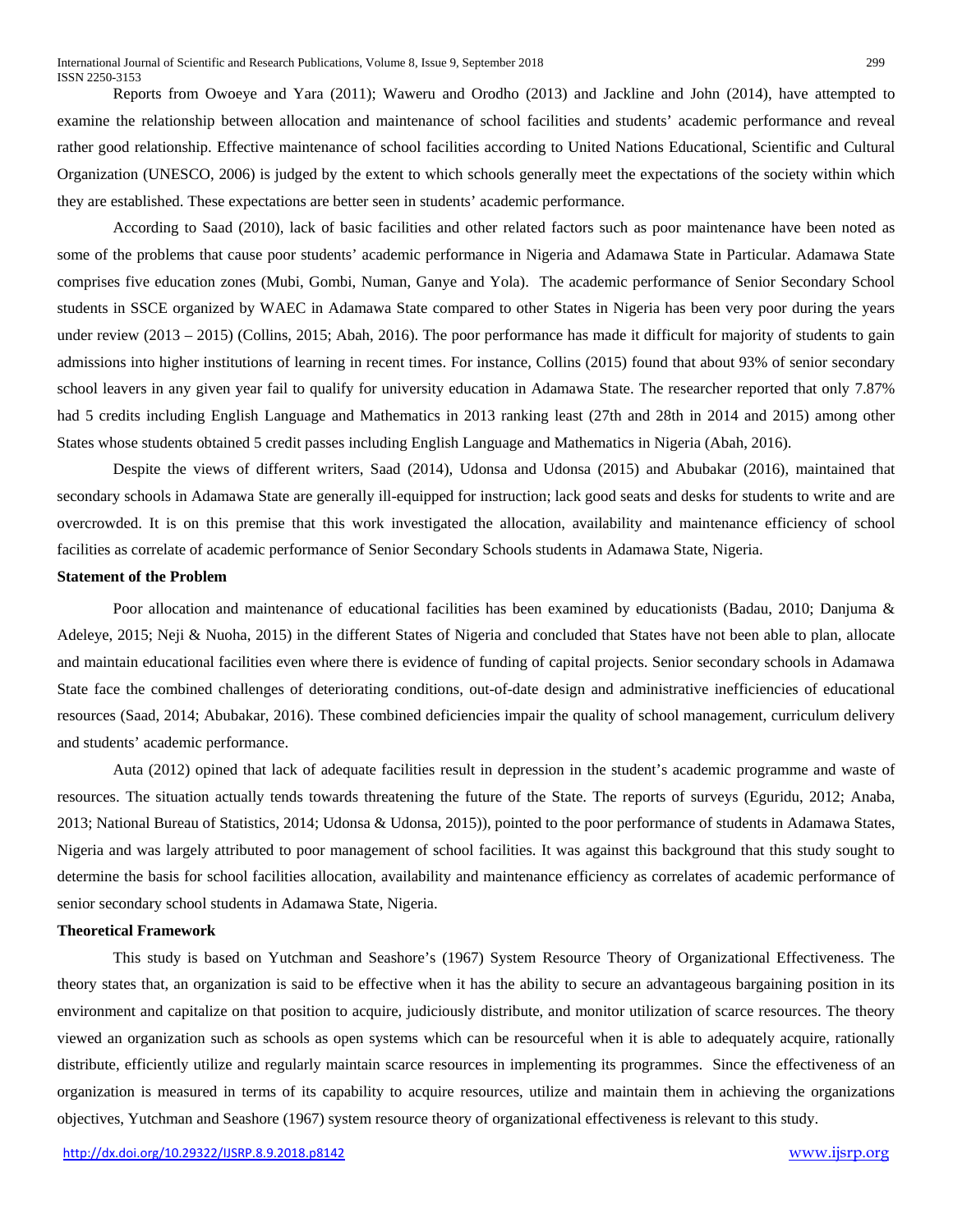- 1. What is the level of school facilities allocative efficiency in Senior Secondary Schools of Adamawa State, Nigeria?
- 2. What is the level of availability of school facilities allocated to Senior Secondary Schools in Adamawa State, Nigeria?
- 3. What is the level of school facilities maintenance efficiency in Senior Secondary Schools of Adamawa State, Nigeria?
- 4. What is the level of senior secondary school students' academic performance in Adamawa State, Nigeria?

#### **Research Hypotheses**

- 1. There is no significant relationship between the level of school facilities allocative efficiency and academic performance of senior secondary school students in Adamawa State, Nigeria;
- 2. There is no significant relationship between the level of school facilities availability and academic performance of senior secondary school students in Adamawa State, Nigeria; and
- 3. There is no significant relationship between the level of school facilities maintenance efficiency and academic performance of senior secondary school students in Adamawa State, Nigeria;

#### **Methodology**

Correlational research design was adopted for the study. The study was carried out using all the public Senior Secondary Schools in Adamawa State, Nigeria (9°20'N 12°30'E). The target population for this study was 6,717 consisting of nineteen (19) staff of Adamawa State Ministry of Education Planning Division, 248 school principals and 6,450 teachers of all the Senior Secondary Schools in the five education zone. 549, made up of 19 staff of Adamawa State Ministry of Education planning division, 153school principals and 377 teachers was sampled for the study. Four research instruments titled School Facilities Allocation Questionnaire (SFAQ), Management of School Facilities Questionnaire (MSFQ), Checklist and students' academic performance proforma structured on a four-point response scale. The reliability coefficient for the two questionnaires (SFAQ and MSFQ) was 0.82 and 0.76 respectively. Mean scores and standard deviation was used to answer research questions. Pearson Product Moment Correlation Coefficient (r) was used for testing the null hypotheses. The decision for the research questions were based on the upper limit of 2.50. This implies that any grand mean above or equal to 2.50 was accepted to indicate efficiency and pass mark for students' academic performance. The decision taken on the null hypotheses was based on comparing the computed p-values against 0.05 level of significance.

**Research Question One:** What is the level of school facilities allocative efficiency in Senior Secondary Schools of Adamawa State, Nigeria?

| S/N                         | <b>Items</b>                                                                | n     | VЕ | E   | <b>ME</b> | <b>NE</b> | $\bar{x}$ | S    | Remar     |
|-----------------------------|-----------------------------------------------------------------------------|-------|----|-----|-----------|-----------|-----------|------|-----------|
|                             |                                                                             |       |    |     |           |           |           |      | k         |
|                             | Collective decision of the stakeholders<br>in the school community          | 172   | 32 | 56  | 77        | 07        | 2.47      | 0.84 | <b>NE</b> |
| $\mathcal{D}_{\mathcal{L}}$ | School's enrolment                                                          | 172   | 19 | 112 | 34        | 07        | 2.30      | 0.72 | <b>NE</b> |
| 3                           | Critical needs of the schools                                               | 172.  | 41 | 63  | 61        | 07        | 2.42      | 0.90 | <b>NE</b> |
| 4                           | School location                                                             | 172   | 08 | 102 | 53        | 09        | 2.44      | 0.67 | <b>NE</b> |
|                             | The school's performance in Senior<br>School Certificate Examination (SSCE) | 172   | 25 | 36  | 103       | 08        | 2.63      | 0.79 | E         |
| 6                           | Number of subjects offered by students<br>in the school                     | - 172 | 36 | 53  | 81        | 02        | 2.45      | 0.83 | <b>NE</b> |

**Table 1: Summary of Means and Standard Deviations of School Facilities Level of Efficiency in Senior Secondary Schools of Adamawa State**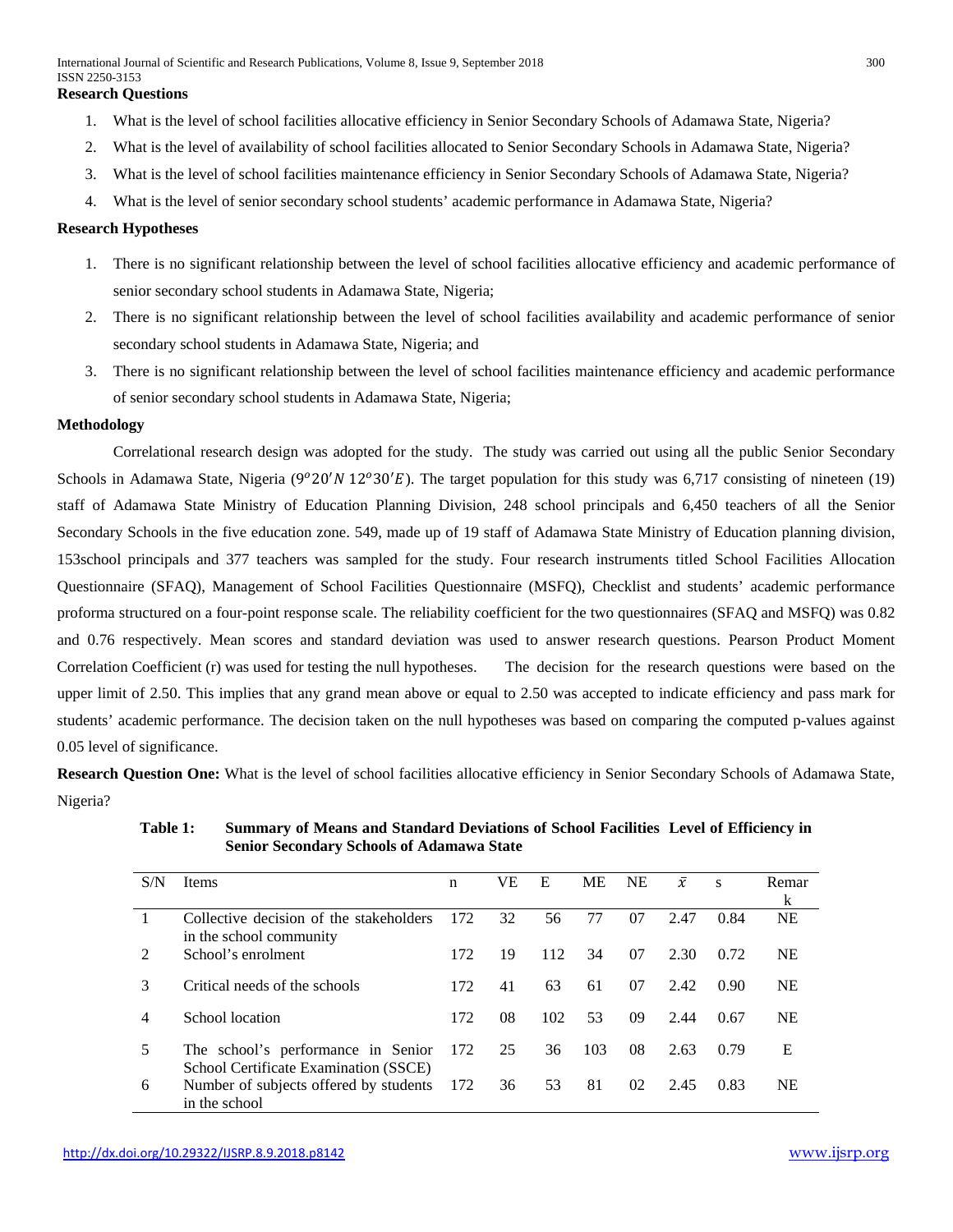International Journal of Scientific and Research Publications, Volume 8, Issue 9, September 2018 301 ISSN 2250-3153

|   | <b>Grand Mean</b>                |      |    |               | 2.45                       | 0.77 | NE        |
|---|----------------------------------|------|----|---------------|----------------------------|------|-----------|
| 9 | Schools' supervision report      | 172. | 19 | 99 39 15 2.44 |                            | 0.80 | <b>NE</b> |
| 8 | Status of the school             | 172  | 24 | 96 52         | $00 \quad 2.13 \quad 0.63$ |      | <b>NE</b> |
|   | Number of teachers in the school | 172  | 22 |               | 30 113 07 2.74 0.73        |      |           |
|   |                                  |      |    |               |                            |      |           |

Result of analysis in Table 2 shows the mean and standard deviation of items on bases for allocating school facilities to senior secondary schools in Adamawa State. The grand mean of 2.45 and standard deviation 0.77 indicates that the basis used for allocating school facilities to senior secondary schools in Adamawa State is not efficient.

**Research Question Two:** What is the level of school facilities maintenance efficiency in Adamawa State Senior Secondary Schools?

## **Table 2: Summary of Means and Standard Deviations of School Facilities Level of Maintenance Efficiency in Adamawa State Senior Secondary Schools**

| S/N | Items                                                    | $\mathbf n$ | VE  | E   | ME  | <b>NE</b> | $\bar{\chi}$ | S    | Remark    |
|-----|----------------------------------------------------------|-------------|-----|-----|-----|-----------|--------------|------|-----------|
| 10  | buildings<br>Cracks<br>on<br>are                         | 530         | 69  | 95  | 253 | 113       | 2.78         | 0.93 | E         |
|     | repaired immediately<br>after                            |             |     |     |     |           |              |      |           |
|     | discovery                                                |             |     |     |     |           |              |      |           |
| 11  | Broken furniture (chairs or                              | 530         | 130 | 143 | 145 | 112       | 2.45         | 1.08 | <b>NE</b> |
|     | tables) are quickly repaired                             |             |     |     |     |           |              |      |           |
| 12  | Laboratory equipment are                                 | 530         | 49  | 139 | 190 | 152       | 2.84         | 0.95 | E         |
|     | often cleaned to protect them<br>from damage             |             |     |     |     |           |              |      |           |
| 13  | School<br>generator(s)<br>are                            | 530         | 54  | 100 | 224 | 152       | 2.89         | 0.94 | E         |
|     | serviced regularly                                       |             |     |     |     |           |              |      |           |
| 14  | School<br>computers<br>are                               | 530         | 40  | 94  | 324 | 72        | 2.81         | 0.76 | E         |
|     | regularly serviced                                       |             |     |     |     |           |              |      |           |
| 15  | Preventive maintenance<br>is                             | 530         | 124 | 148 | 160 | 98        | 2.43         | 1.04 | <b>NE</b> |
|     | carried<br>school<br>out<br>on                           |             |     |     |     |           |              |      |           |
|     | buildings                                                |             |     |     |     |           |              |      |           |
| 16  | Preventive maintenance<br>is                             | 530         | 54  | 161 | 204 | 111       | 2.70         | 0.91 | E         |
|     | carried<br>out<br>school<br>on                           |             |     |     |     |           |              |      |           |
|     | equipment to<br>avoid<br>total                           |             |     |     |     |           |              |      |           |
|     | breakdown                                                |             |     |     |     |           |              |      |           |
| 17  | School buildings repairing<br>are not delayed until they | 530         | 44  | 100 | 252 | 134       | 2.90         | 0.87 | E         |
|     | become worst                                             |             |     |     |     |           |              |      |           |
| 18  | School equipment servicing                               | 530         | 44  | 100 | 251 | 135       | 2.90         | 0.88 | E         |
|     | are not delayed until they                               |             |     |     |     |           |              |      |           |
|     | breakdown                                                |             |     |     |     |           |              |      |           |
| 19  | The last time major school                               | 530         | 60  | 56  | 145 | 269       | 3.18         | 1.02 | E         |
|     | facilities repair was done in                            |             |     |     |     |           |              |      |           |
|     | our school was more than 3                               |             |     |     |     |           |              |      |           |
|     | years                                                    |             |     |     |     |           |              |      |           |
|     | <b>Grand Mean</b>                                        |             |     |     |     |           | 2.79         | 0.94 | E         |
|     |                                                          |             |     |     |     |           |              |      |           |

Table 4 shows the mean and standard deviation of items on level of school facilities maintenance efficiency in Adamawa State senior secondary schools. The grand mean of 2.79 and standard deviation of 0.94 indicates that the level of school facilities maintenance by school administrators in Adamawa State senior secondary school is efficient.

**Research Question Three:** What is the level of availability of school facilities allocated to Senior Secondary Schools in Adamawa State, Nigeria?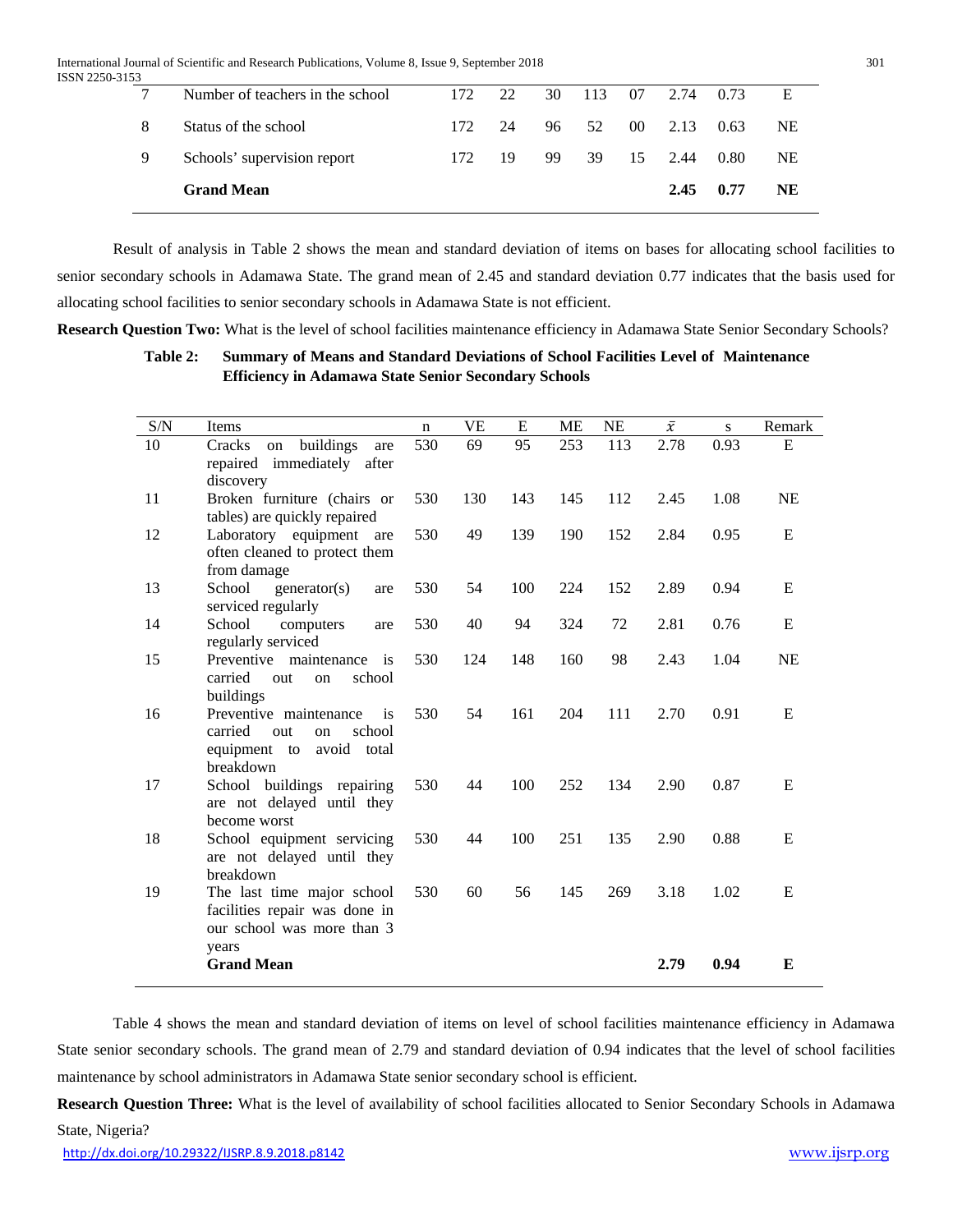| <b>FACILITIES</b>                | n   | VHA    | <b>HA</b> | MА     | <b>NA</b> | $\bar{x}$ | S    | Remark    |
|----------------------------------|-----|--------|-----------|--------|-----------|-----------|------|-----------|
| Site facilities                  | 530 | 127.14 | 67.57     | 140    | 195.29    | 2.24      | 1.03 | <b>NA</b> |
| Academic Facilities              | 530 | 112.50 | 68.44     | 70.28  | 278.11    | 2.03      | 0.93 | <b>NA</b> |
| School Furniture                 | 530 | 114.43 | 90.86     | 138.14 | 186.57    | 2.25      | 1.09 | <b>NA</b> |
| <b>Sports Facilities</b>         | 530 | 43.00  | 46.57     | 100.29 | 340.14    | 1.61      | 0.73 | <b>NA</b> |
| <b>Annex Facilities</b>          | 530 | 27.63  | 39.13     | 90.88  | 372.38    | 1.48      | 0.78 | <b>NA</b> |
| <b>Administrative Facilities</b> | 530 | 56.60  | 76.60     | 159.40 | 235.40    | 1.93      | 0.84 |           |
| <b>Grand Mean</b>                |     |        |           |        |           | 1.92      | 0.90 | <b>NA</b> |

| Table 3: | <b>Summary of Mean and Standard Deviation of School Facilities Availability in Adamawa</b> |
|----------|--------------------------------------------------------------------------------------------|
|          | <b>State Senior Secondary Schools</b>                                                      |

Table 3 shows the means and standard deviations of items on availability of school facilities allocated to senior secondary schools in Adamawa State. The grand mean of 1.92 and standard deviation 0.90 indicates that school facilities are not available in Adamawa State senior secondary schools.

**Research Question 4:** What is the level of students' academic performance in Adamawa State senior secondary schools?

| Table 4: | Summary | of                       | Means and Standard Deviations of Students'                            |           |       |                    |      | Academic |
|----------|---------|--------------------------|-----------------------------------------------------------------------|-----------|-------|--------------------|------|----------|
|          |         |                          | Performance in WAEC/SSCE May/June 2013 - 2015 in Adamawa State Senior |           |       |                    |      |          |
|          |         | <b>Secondary Schools</b> |                                                                       |           |       |                    |      |          |
|          |         |                          |                                                                       |           |       |                    |      |          |
| Year     |         | $A1 - B3$                | $C4 - C6$                                                             | $P7 - P8$ | F9    | $\bar{\mathbf{r}}$ |      | Remark   |
| 2013     | 5.935   | 351                      | 1.754                                                                 | 1.565     | 2.265 | 2.27               | 0.64 | Poor     |
| 2014     | 6.626   | 708                      | 3.067                                                                 | 921       | 1.930 | 1.93               | 0.72 | Poor     |

2015 4,435 844 408 862 2,321 2.32 0.89 Poor **Grand Mean 2.12 0.75 Poor** 

| Table 4 shows the means and standard deviations of students' academic performance in 2013 – 2015 WAEC/SSCE in                   |
|---------------------------------------------------------------------------------------------------------------------------------|
| Adamawa State senior secondary schools. The grand mean of 2.12 and standard deviation of 0.75 indicates that students' academic |
| performance was poor.                                                                                                           |

## **HYPOTHESE TESTING**

Ho<sub>1</sub>: There is no significant relationship between school facilities allocative efficiency and academic performance of senior secondary school students in Adamawa State, Nigeria.

| <b>Table 5:</b> | <b>Summary of Pearson Product Moment Correlation Coefficient Level of School Facilities</b> |
|-----------------|---------------------------------------------------------------------------------------------|
|                 | <b>Allocative Efficiency and Students' Academic Performance</b>                             |

| Variables    |                | $\overline{\phantom{a}}$<br>∼ |       | p-value | Relationship      | Remark      |
|--------------|----------------|-------------------------------|-------|---------|-------------------|-------------|
| <b>LSFAE</b> | 70،            | 2.45                          | 0.195 | 0.000   | $L$ <sup>OW</sup> | Significant |
| <b>LSAP</b>  | $\overline{7}$ | າ 1າ<br>4. I 4                |       |         |                   |             |

Analysis in Table 5 shows that there was a significant low positive relationship between school facilities allocative efficiency and students' academic performance in Adamawa State senior secondary schools since p-value (0.000) is less than 0.05 the null hypotheses was rejected.

Ho2: There is no significant relationship between the level of school facilities availability and academic performance of senior secondary school students in Adamawa State, Nigeria.

## **Table 6: Summary of Pearson Product Moment Correlation Coefficient level of school facilities availability and students' academic performance**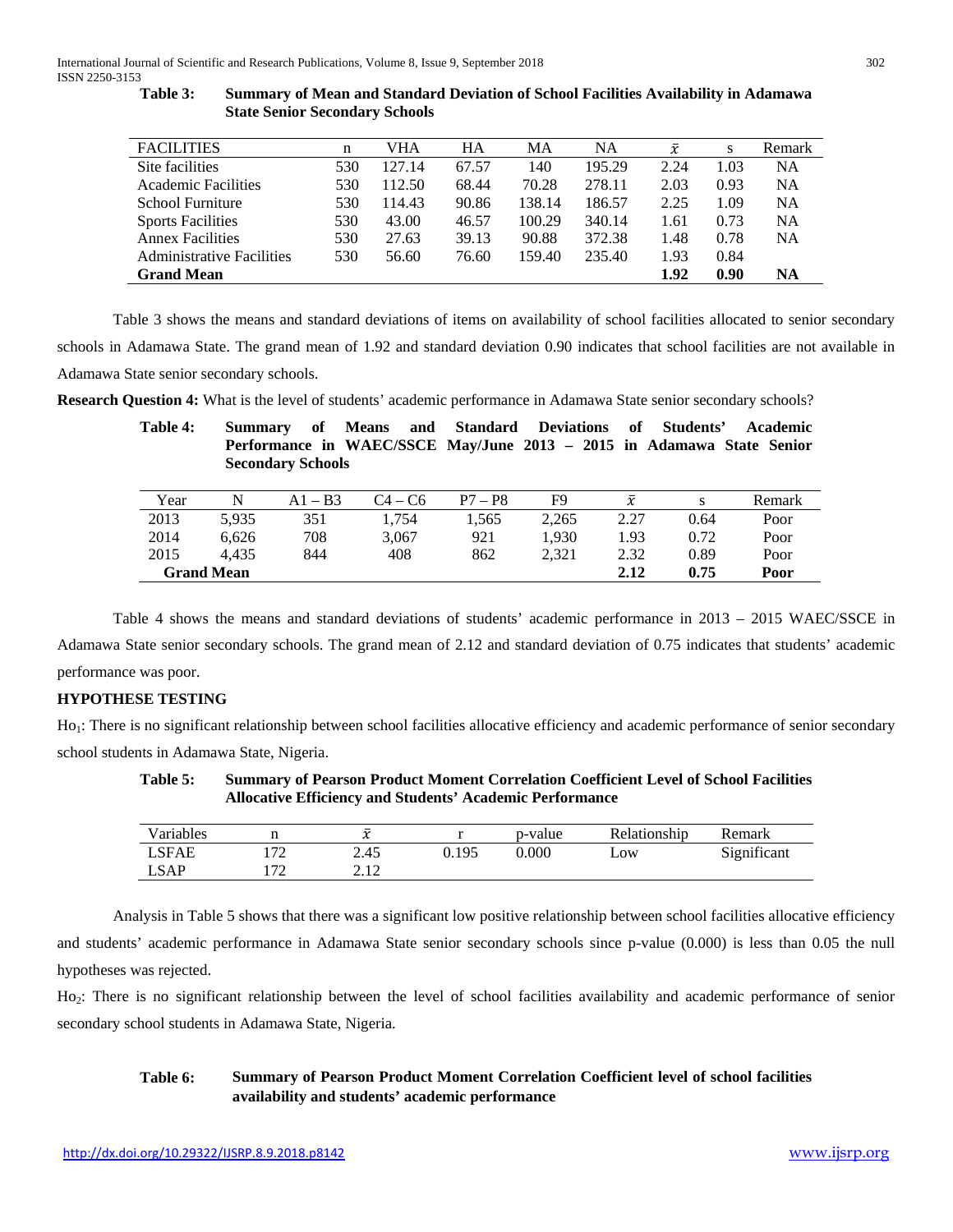International Journal of Scientific and Research Publications, Volume 8, Issue 9, September 2018 303 ISSN 2250-3153

| Variables |     | $\overline{a}$<br>v |       | p-value | Relationship | Kemark      |
|-----------|-----|---------------------|-------|---------|--------------|-------------|
| LSFA      | 530 | 1.93                | 0.085 | 0.000   | Low          | Significant |
| LSAP      | 530 | າ 1 າ<br>4. I 4     |       |         |              |             |

Since the p-value (0.000) is less than 0.05 level of significance, the null hypothesis was rejected. The computed r-value - 0.085 indicates that there was a significant low positive relation between the level of school facilities availability and students' academic performance in Adamawa State senior secondary schools.

Ho3: There is no significant relationship between level of school facilities maintenance efficiency and academic performance of senior secondary school students in Adamawa State.

| <b>Table 7:</b> | Summary of Pearson Product Moment Correlation Coefficient level of school facilities |
|-----------------|--------------------------------------------------------------------------------------|
|                 | maintenance efficiency and students' academic performance                            |

| <b>TT</b><br>Variables |     | $\overline{\phantom{a}}$<br>$\overline{a}$<br>∼ |       | p-value | Relationship | Kemark      |
|------------------------|-----|-------------------------------------------------|-------|---------|--------------|-------------|
| LSFME                  | 530 | 2.79                                            | 0.260 | 0.000   | Low          | Significant |
| $\_SAP$                | 530 | 1 <sub>2</sub><br><u>        4. L</u>           |       |         |              |             |

The result in Table 6 shows that there was a low positive relationship between school facilities maintenance efficiency and senior secondary school students' academic performance in Adamawa State. Since the p-value (0.000) is less than 0.05 and the computed r-value - 0.260, the null hypothesis was rejected.

#### **Discussion of the Findings**

The findings of this study were discussed in relation to the basis for allocating school facilities, availability and maintenance efficiency as correlates of students' academic performance raised in the study. The findings from Table 1 revealed that the basis for allocating school facilities to Senior Secondary Schools were not efficient in Adamawa State as indicated by the grand mean (2.45) and standard deviation (0.77) of the items  $(1 - 9)$ . This finding contrast Alabi (2014), Neji, Ukwetang and Nja (2014) and World Bank (2016) report, which suggested that school facilities should be allocated to schools based on the effectiveness of public programs in schools that meet strategic educational objectives. It entails the capacity of authorities concern to shift scarce resources from old priorities to new ones, and from less to more effective school programs. In support of this finding, Ajayi and Yusuf (2009) revealed that learning facilities must be accessible to all regardless of any criterion and made available to the physical and emotional well being of all learners.

Table 2 shows that the basis for allocating facilities to Senior Secondary Schools in Adamawa State has not made school facilities available as indicated by the grand mean (1.92) and standard deviation (0.90). This study is consistent with Saad (2010) and Abubakar (2016) who reported that, site facilities like land for future expansion, academic facilities like Laboratories and relevant textbooks are rated not available by the respondents. The findings, therefore, confirm the submission of the Chairman of the National Task Force on implementation of Educational Policy (6-3-3-4) that what we have today as schools apart from Federal Government colleges are 'barren' schools which lack the bare necessities and as such the students are not getting enough good education (Adedeji in Owoeye & Yara, 2011). Aka (2005) equally reported the situation to be the same in the western Nigeria.

The findings from this study revealed the level of school facilities maintenance in Adamawa State senior secondary school to be efficient (Table 3). This was indicated by the grand mean  $(2.79)$  and standard deviation  $(0.94)$  on all items  $10 - 19$ . Supporting the report from this study Vandiver (2011) and SchoolDude (2014) revealed that continuous existence and utilization of school facilities can only be achieved through quick and regular servicing and repairing of broken down facilities through preventive maintenance. On the contrary in Adamawa State, Allen (2015) revealed that management of school facilities through maintenance in secondary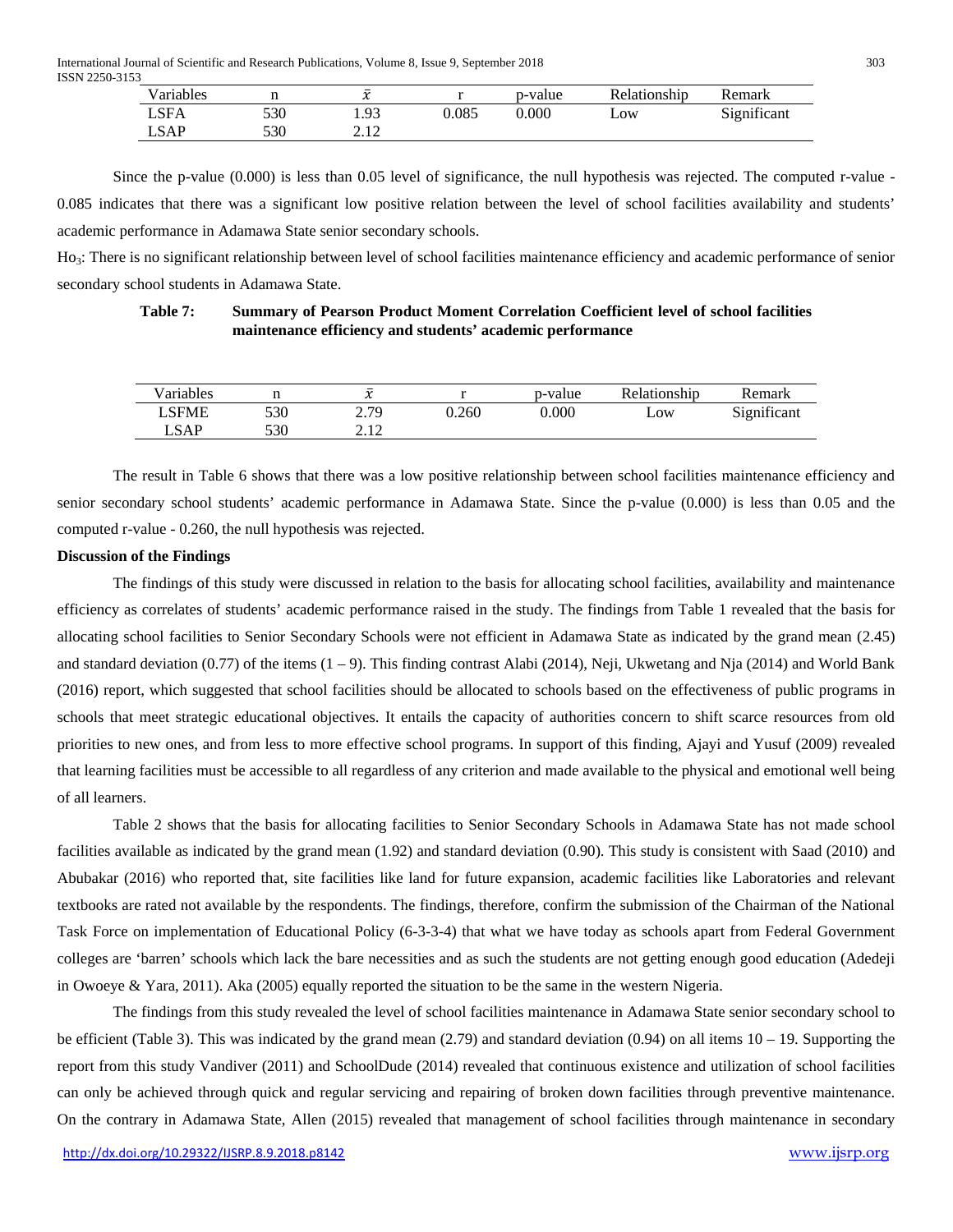schools has not being achieved and as a result schools have failed to achieve its intended objectives nowadays because facilities are not serviced or repaired promptly until they become worst or broke down in Nigeria.

The level of students' academic performance in WAEC/SSCE May/June (2013 – 2015) in Adamawa State Senior Secondary Schools (Table 4) was poor as indicated by the grand mean and standard deviation  $2.12\pm0.75$  respectively. This finding is consistent with Anaba (2013) and Collins (2015) conclusions that the level of students' academic performance in Adamawa State senior secondary school was poor. In support of this finding Collins (2015) revealed that about 93% of senior secondary school leavers in any given year have fail to qualify for tertiary education in Adamawa State.

Hypothesis one (Table 5) indicate that there was a statistical significant relationship between level of school facilities allocative efficiency and students' academic performance in Adamawa State Senior Secondary Schools. This shows that allocating school facilities to senior secondary schools in Adamawa State based on some criteria like students' performance in external examinations (WAEC/SSCE), number of teachers and/or school's enrolment are fairly related to students' academic performance. In support of this finding, Okafor (2000), Duran-Naruck (2008) , Okoroma and Enyoghasim (2012) revealed that inefficient distribution of school facilities to schools results in either under-utilization or over-utilization which does not enhance effective academic performance.

Table 6 (Hypothesis two) shows that, there was a significant low positive relationship between level of availability of school facilities and students' academic performance in Adamawa State senior secondary schools ( $r = 1.93$ ,  $p < 0.05$ ). The findings also agreed with the findings of Othman and Musyoka (2014) that linked the decline in students' academic performance with nonavailability of teaching materials, non- availability of class rooms, libraries and laboratories, among others. The findings also lend credence to the submission of Owoeye and Yara (2011); Bizimana and Rodho (2014); Danjuma and Adeleye (2015) that items like books, teaching aids and educational materials were not only unavailable in secondary schools but those available were grossly insufficient, over utilized and poorly managed. They concluded that such situation would result in sharp decline in students' academic performance in external examinations. The findings of this study regarding significant relationship between availability of school facilities and students' academic performance have a link with the findings of Oduwaiye, Sofoluwe and Kayode (2012) and Danjuma & Adeleye, 2015).

The findings in respect of hypothesis 3 (Table 7) revealed significantly low positive relationship between level of school facilities maintenance efficiency and students' academic performance in Adamawa State Senior Secondary Schools. Efficient school facilities maintenance according to Edward (2012) is a precondition for strong academic program and students' performance. This shows that prompt repairing of broken walls, chairs, tables and regular servicing of equipment as a proactive measure to sustain the life-span of school facilities are related to students' academic performance in Adamawa State. Uchendu, Ekanem and Jonah (2013) revealed that poor school facilities maintenance are indicated by either poor physical appearance, untidy walls, leaking roofs, overgrown compounds etc of a school, which suggests that education within the buildings follow the same pattern. The finding is consistent with Liar (2003) and Odigwe and Eluwa (2013) findings, that revealed a positive relationship between school facilities maintenance and students' academic performance.

## **Recommendation**

The following recommendations based on the findings of the study and their implications are made: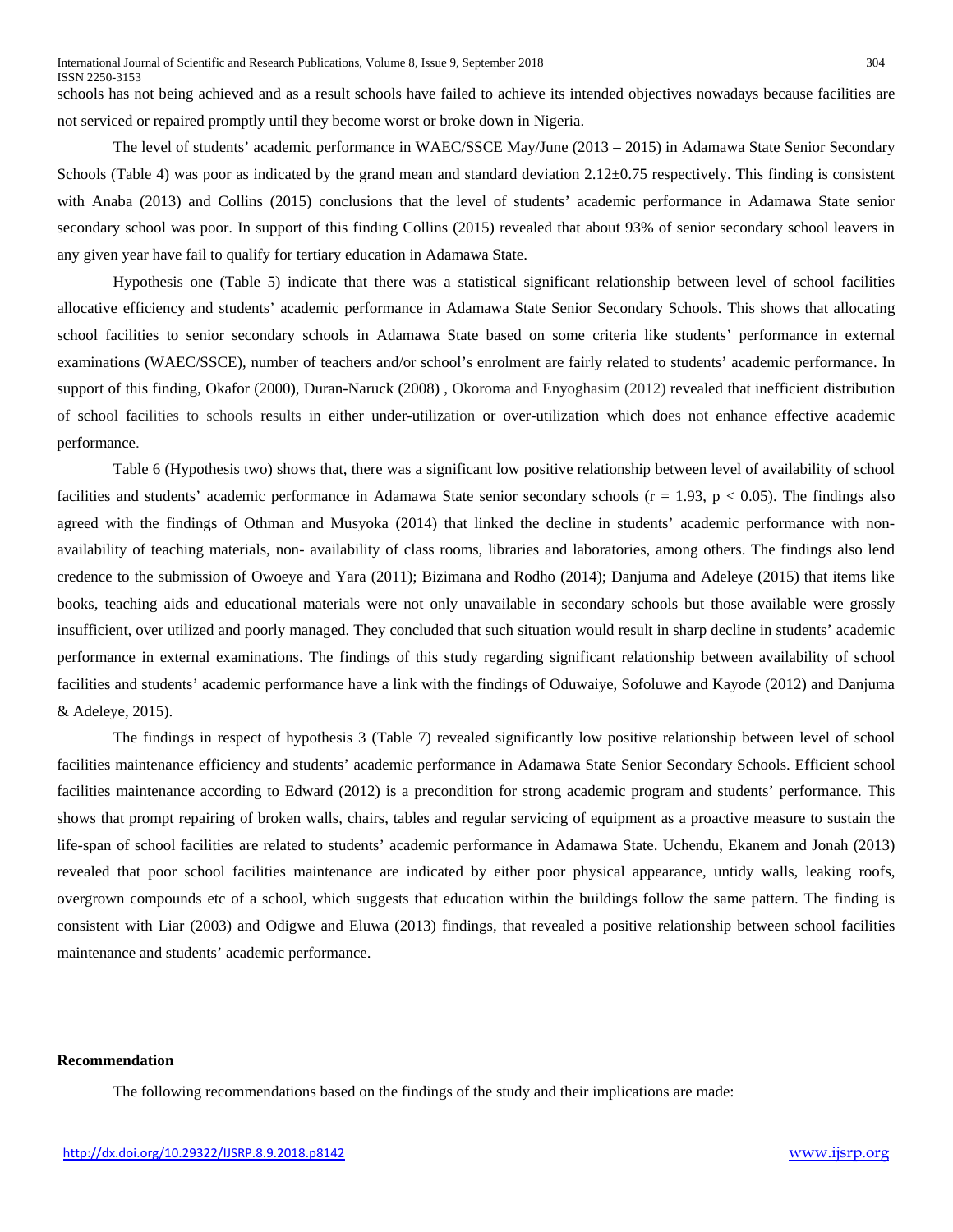- 1. Appropriate and efficient procedures for allocating school facilities to Senior Secondary Schools should be developed by the planning division of the Ministry of Education and it should be followed strictly when allocating school facilities;
- 2. School principals should frequently carry out comprehensive assessment of the facilities in their schools to determine areas of need. This type of assessment will assist the planning division of Ministry of Education in policy formulation as it relates to facility management in Senior Secondary Schools;
- 3. School principals should encourage teachers to improvise teaching aids not supplied by government to improve academic performance among the students in their respective schools;
- 4. All Senior Secondary Schools to start income-generating activities and form organizations for old students to help raise funds to subsidize the government funding.
- 5. Senior Secondary Schools in Adamawa State should be provided with functional libraries, equipped with current reading materials to help enhance both the students' academic performance and the teachers' effectiveness in academic activities in the school.

#### **REFERENCES**

Abubakar, B. (2016). Review of administrative efficiency and effectiveness and secondary school students' academic achievement in Adamawa State, Nigeria. *Journal of Academic Research in Humanities, 2(1), 211 – 219.*

Abah, D. (2016). Accessibility and utilization of school infrastructure secondary schools students' performance in SSCE in Calabar education zone of Cross River State, Nigeria. *Global Journal of Human Social Science*, 15(8), 1 – 13.

Ajayi, I. A. & Yusuf, M. A. (2009). Instructional space planning and students' academic performance in South West Nigeria secondary schools. *International Journal of Education Science, 1(2), 73 – 77.*

Aka, F. I. (2005). *Availability and utilization of school facilities as correlate of students academic performance in secondary schools in Enugu Education Zone.* An Unpublished M.Ed. Thesis, University of Nigeria, Nsukka. P. 46.

Alabi, B. O. (2014). Quality assessment of school facilities in Lagos State. Retrieved from lasusterg.okebsf..org/author/admin/…/2/ on 19th April, 2016.

Allen, A. A. (2015). Effective school management and supervision: Imperative for quality education service delivery. *African education Review,* 9(3), 62-74

Amuche, C. I., Amuche, B., Bello, A. & Marwan, M. B. (2014). A correlational analysis of private and public secondary school students' performance in WAEC and NECO conducted physics examinations. *International Journal of Education and Research, 2(10), 407 – 416.*

Anaba, A. (2013). Special Report: 64.26% credit pass in WAEC? Madam Minister, we need to reconsider this 'miracle'. Retrieved on 3rd/01/2017 from [www.thescoopng.com/.../special-report-6.](http://www.thescoopng.com/.../special-report-6)..

Auta, V. M. (2012). Role of the head teacher in academic achievement in secondary schools. *Journal of Social Sciences, 1(3), 84 – 92.* 

Aworanti, B. N. (2016). The quality of Learning environment and academic performance from a student's perception. *International Journal of Business and Management, 4(6), 171 – 175.* 

Badau, K. M. (2010). *The appraisal of education project management cycle technique on the management of education projects in secondary schools in north eastern Nigeria.* PhD Dissertation Federal University of Technology, Yola, Adamawa State, Nigeria.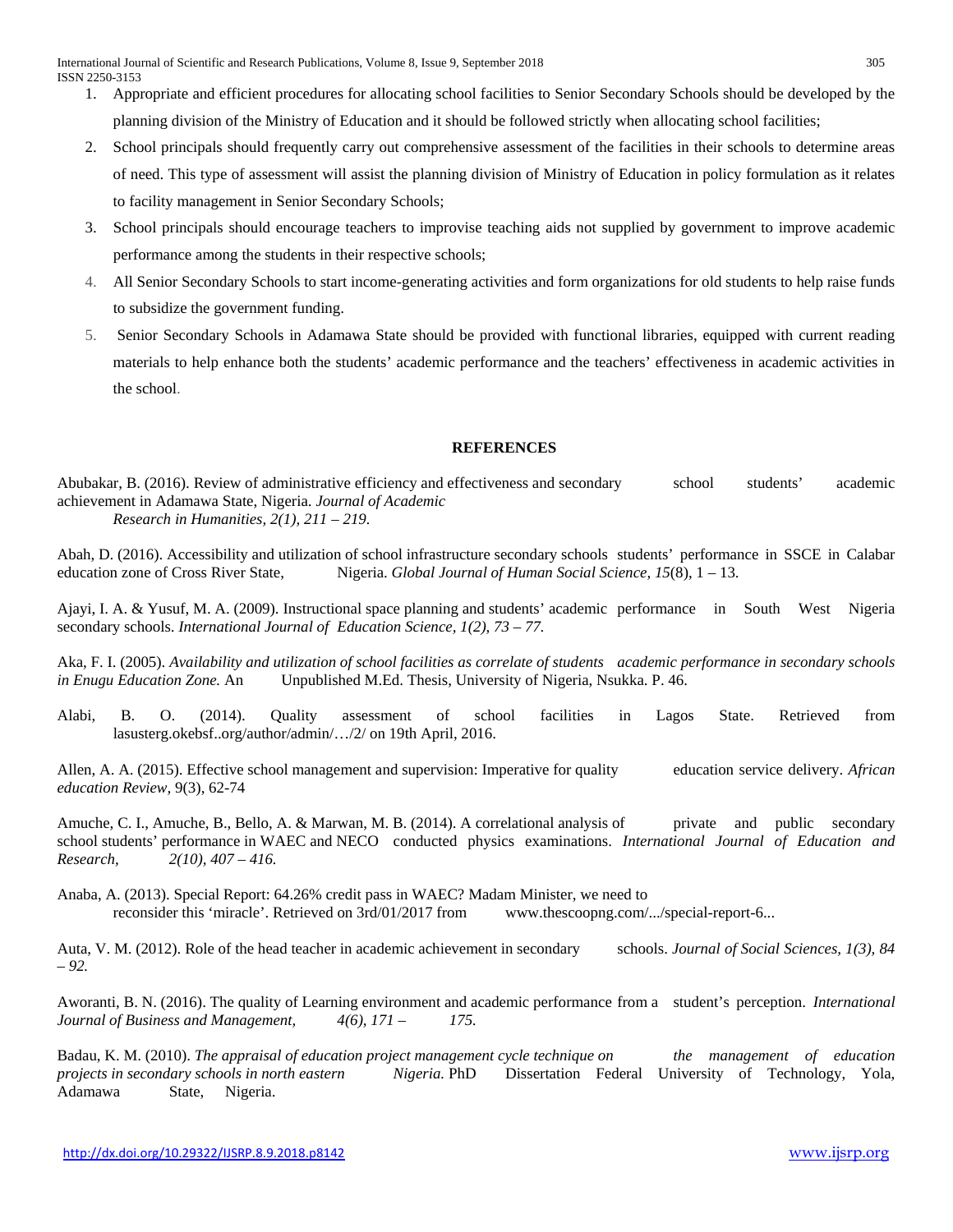International Journal of Scientific and Research Publications, Volume 8, Issue 9, September 2018 306 ISSN 2250-3153

Bizimana, B. & Orodho, J. A. (2014). Teaching and learning resource availability and teachers' effective classroom management and content delivery in secondary Schools in Huye District, Rwanda. *Journal of Education and Practice, 5(9), 111 – 122.*

Collins, S. D. (2015). School size and facilities as a correlate of secondary school students' performance in Adamawa State, Nigeria. *Pakistan Journal of Social Sciences, 5(9), 836 – 840.*

Danjuma, T. T. & Adeleye, M. O. (2015). The effect of the availability and utilization of laboratory apparatus in the teaching of physics: A case study of secondary schools in Karu LGA. *Nigeria Research Journal of Educational Studies and Review, 1(5), 118 – 122.*

Duran-Narucki, V. (2008). School building condition, school attendance, and academic achievement in New York city public schools: A mediation model. *Journal of Environmental Psychology, 28(3), 278 - 286.*

Edwards, M. M. (2012). *Building conditions, parental involvement and student achievement in the D.C. public school system.* Master Thesis, Georgetown University, Washington, D.C. P. 264.

Eguridu, C. (2015). 2015 WASSCE: WAEC decries mass failure, threatens to withhold results. Retrieved on  $16^{th}/09/2016$  fro[m https://www.channelstv.com/.../2015-](https://www.channelstv.com/.../2015-)...

Jackline, T. N. & John, A. O. (2014). School management and students' academic Performance: How effective are strategies being employed by school managers in secondary schools in Embu North District, Embu County, Kenya? *International Journal of Humanities and Social Science, 4(9), 86 – 99.*

Lair, S. B. (2003). *A study of the effect school facility conditions have on student achievement*. An Unpublished PhD Dissertation, University of Texas, U.S.A. p.  $19-21$ .

Leedy, P. D. & Ormrod, J. E. (2010). *Practical research: Planning and design*. 9<sup>th</sup> Edition. New York: Pearson Education, Inc.

National Bureau of Statistics (2014). *Building code.* Retrieved on 23rd July, 2016 from www.nigeriastat.gov.ng/.../

Neji, H. A. & Nuoha, C. O. (2015). Utilization of laboratory facilities and students' academic performance of chemistry students in Calabar, Nigeria. *Chemistry and Materials Research, 7(3), 57 – 62.* 

Odigwe, F. N. & Eluwa, I. O. (2013). Appraising the state of maintenance and management of available secondary school facilities on students' academic performance in Cross River State, Nigeria. *Journal of Education and Practice*,  $4(24)$ , *101 – 106.*

Oduwaiye, R. O., Sofoluwe, A. O. & Kayode, D. J. (2012). Total quality management and students' academic performance in Ilorin metropolis secondary schools, Nigeria. *Asian* 

*Journal of Management Sciences and Education, 1, (1), 141 – 152.*

Okafor, P. N. (2000). Difficult concepts in physics as experienced by senior secondary students in Akwa-Ibom State. *Journal of Research Information in Education, 1(1), 114 – 121.* 

Okoroma, S. & Enyoghasim, M. (2012). Urban and rural areas distribution of facilities and teachers of secondary schools: Implications for students' academic performance. *International Journal of Research and Advancement in Educational Methods, 9(1), 97 –*

*107.*

Olaniyan, O. D. & Anthony, K. I. (2013). Effect of inadequate school plant on academic performance of Nigerian secondary school students. *International Journal of Humanities and Management Sciences, 1(3), 198 – 200.*

<http://dx.doi.org/10.29322/IJSRP.8.9.2018.p8142> [www.ijsrp.org](http://ijsrp.org/) Owoeye, J. S & Yara, P. O. (2011). School facilities and academic achievement of secondary school agricultural science in Ekiti State, Nigeria. *Asian Social Science, 7(7), 64 – 74.*